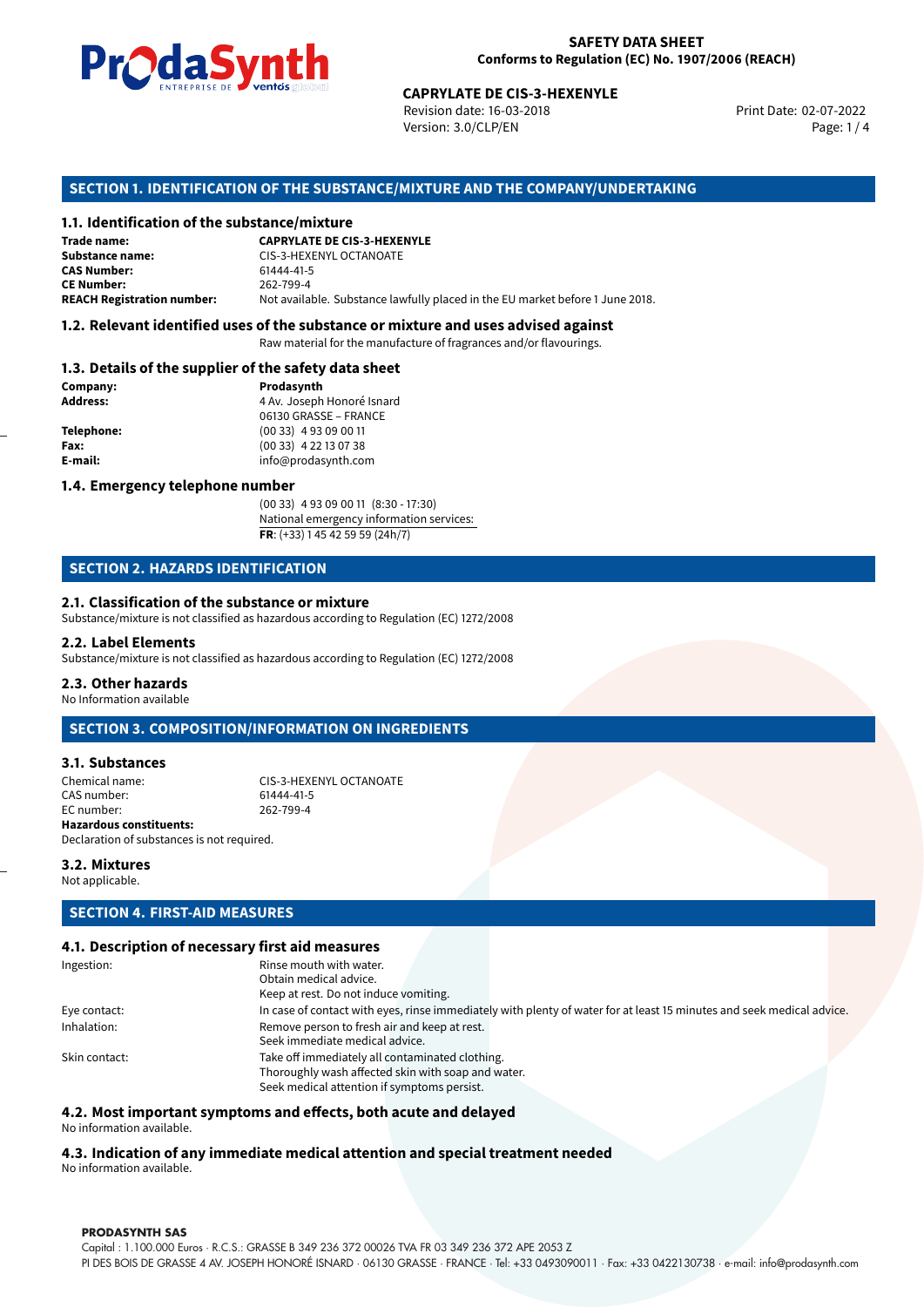

## **CAPRYLATE DE CIS-3-HEXENYLE**<br>
Revision date: 16-03-2018<br>
Print Date: 02-07-2022

Revision date: 16-03-2018 Version: 3.0/CLP/EN Page: 2 / 4

### **SECTION 5. FIRE-FIGHTING MEASURES**

### **5.1. Extinguishing Media**

Water spray, carbon dioxide, dry chemical powder or appropriate foam. For safety reasons do not use full water jet.

### **5.2. Special hazards arising from the substance or mixture**

Known or Anticipated Hazardous Products of Combustion: Emits toxic fumes under fire conditions.

### **5.3. Advice for firefighters**

High temperatures can lead to high pressures inside closed containers. Avoid inhalation of vapors that are created. Use appropriate respiratory protection. Do not allow spillage of fire to be poured into drains or watercourses. Wear self-contained breathing apparatus and protective clothing.

### **SECTION 6. ACCIDENTAL RELEASE MEASURES**

#### **6.1. Personal precautions, protective equipment and emergency procedures**

Evacuate surronding areas. Ensure adequate ventilation. Keep unnecessary and unprotected personnel from entering. Do not breathe vapor/spray. Avoid contact with skin and eyes. Information regarding personal protective measures: see section 8.

#### **6.2. Environmental precautions**

To avoid possible contamination of the environment, do not discharge into any drains, surface waters or groundwaters.

#### **6.3. Methods and materials for containment and cleaning up**

Cover with an inert, inorganic, non-combustible absorbent material (e.g. dry-lime, sand, soda ash). Place in covered containers using non-sparking tools and transport outdoors. Avoid open flames or sources of ignition (e.g. pilot lights on gas hot water heater). Ventilate area and wash spill site after material pickup is complete.

### **6.4. Reference to other sections**

Information regarding exposure controls, personal protection and disposal considerations can be found in sections 8 and 13.

### **SECTION 7. HANDLING AND STORAGE**

### **7.1. Precautions for safe handling**

Do not store or handle this material near food or drinking water. Do not smoke. Avoid contact with the eyes, skin and clothing. Wear protective clothing and use glasses. Observe the rules of safety and hygiene at work. Keep in the original container or an alternative made from a compatible material.

### **7.2. Conditions for safe storage, including any incompatibilities**

Store in tightly closed and preferably full containers in a cool, dry and ventilated area, protected from light. Keep away from sources of ignition (e.g. hot surfaces, sparks, flame and static discharges). Keep away from incompatible materials (see section 10).

### **7.3. Specific end use(s)**

No information available.

### **SECTION 8. EXPOSURE CONTROLS AND PERSONAL PROTECTION**

### **8.1. Control parameters**

Components with occupational exposure limits: None known.

### **8.2. Exposure controls**

| Appropriate engineering controls: | Measures should be taken to prevent materials from being splashed into the body.                                                            |
|-----------------------------------|---------------------------------------------------------------------------------------------------------------------------------------------|
|                                   | Provide adequate ventilation, according to the conditions of use. Use a mechanical exhaust if required.                                     |
| Eye/Face protection:              | Chemical safety goggles are recommended. Wash contaminated goggles before reuse.                                                            |
| Hand Protection:                  | Chemical-resistant gloves are recommended. Wash contaminated gloves before reuse.                                                           |
| Body protection:                  | Personal protective equipment for the body should be selected based on the task being performed and the risks                               |
|                                   | involved.                                                                                                                                   |
| <b>Respiratory Protection:</b>    | In case of insufficient ventilation, use suitable respiratory equipment.                                                                    |
| Environmental exposure controls:  | Emissions from ventilation or process equipment should be checked to ensure they comply with environmental<br>protection legislation.       |
|                                   | In some cases, filters or engineering modifications to the process equipment will be necessary to reduce emissions to<br>acceptable levels. |

#### **PRODASYNTH SAS**

Capital : 1.100.000 Euros · R.C.S.: GRASSE B 349 236 372 00026 TVA FR 03 349 236 372 APE 2053 Z PI DES BOIS DE GRASSE 4 AV. JOSEPH HONORÉ ISNARD · 06130 GRASSE · FRANCE · Tel: +33 0493090011 · Fax: +33 0422130738 · e-mail: info@prodasynth.com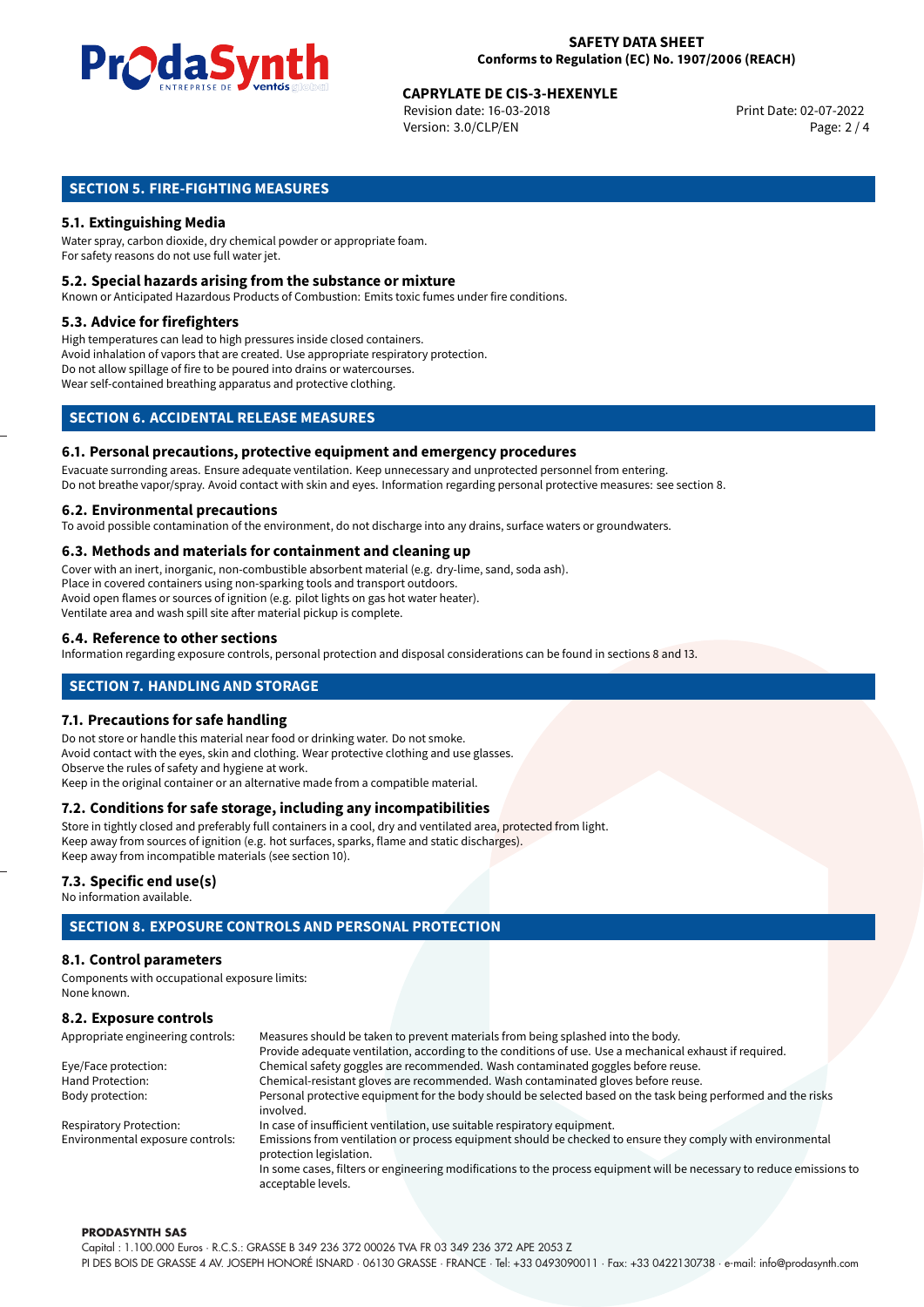

# **CAPRYLATE DE CIS-3-HEXENYLE**<br>
Revision date: 16-03-2018<br>
Print Date: 02-07-2022

Revision date: 16-03-2018 Version: 3.0/CLP/EN Page: 3 / 4

### **SECTION 9. PHYSICAL AND CHEMICAL PROPERTIES**

### **9.1. Information on basic physical and chemical properties**

| Appearance:                            | Liquid                                      |
|----------------------------------------|---------------------------------------------|
| Colour:                                | Conforms to standard                        |
| Odour:                                 | Conforms to standard                        |
| Odour theshold:                        | Not determined                              |
| pH:                                    | Not determined                              |
| Melting point/freezing point:          | Not determined                              |
| Boling point/boiling range:            | $292^{\circ}$ C                             |
| Flash point:                           | 93 $^{\circ}$ C                             |
| Evaporation rate:                      | Not determined                              |
| Flammability:                          | Not determined                              |
| Lower flammability/Explosive limit:    | Not determined                              |
| Upper flammability/Explosive limit:    | Not determined                              |
| Vapour pressure:                       | Not determined                              |
| Vapour Density:                        | Not determined                              |
| Density:                               | Not determined                              |
| Relative density:                      | Not determined                              |
| Water solubility:                      | NON MISCIBLE IN WATER - MISCIBLE IN ALCOHOL |
| Solubility in other solvents:          | SOLUBLE IN ETHANOL                          |
| Partition coefficient n-octanol/water: | Not determined                              |
| Auto-ignition temperature:             | Not determined                              |
| Decomposition temperature:             | Not determined                              |
| Viscosity, dynamic:                    | Not determined                              |
| Viscosity, kinematic:                  | Not determined                              |
| Explosive properties:                  | Not determined                              |
| Oxidising properties:                  | Not determined                              |

### **9.2. Additional information**

No information available.

### **SECTION 10. STABILITY AND REACTIVITY**

#### **10.1. Reactivity**

No hazardous reactions if stored and handled as prescribed/indicated.

### **10.2. Chemical stability**

The product is stable if stored and handled as prescribed/indicated.

#### **10.3. Possibility of hazardous reactions**

No hazardous reactions if stored and handled as prescribed/indicated.

### **10.4. Conditions to Avoid**

Conditions to Avoid: Excessive heat, flame or other ignition sources.

#### **10.5. Incompatible materials**

Avoid contact with strong acids and bases and oxidizing agents.

#### **10.6. Hazardous decomposition products**

During combustion may form carbon monoxide and unidentified organic compounds.

### **SECTION 11. TOXICOLOGICAL INFORMATION**

### **11.1. Information on toxicological effects**

| <b>Acute toxicity</b>                    | Based on the data available, the criteria for classification are not met. |
|------------------------------------------|---------------------------------------------------------------------------|
| <b>Skin corrosion/irritation</b>         | Based on the data available, the criteria for classification are not met. |
| Serious eye damage/irritation            | Based on the data available, the criteria for classification are not met. |
| <b>Respiratory or skin sensitisation</b> | Based on the data available, the criteria for classification are not met. |
| <b>Germ cell mutagenicity</b>            | Based on the data available, the criteria for classification are not met. |
| Carcinogenicity                          | Based on the data available, the criteria for classification are not met. |
| <b>Reproductive toxicity</b>             | Based on the data available, the criteria for classification are not met. |
| <b>STOT-single exposure</b>              | Based on the data available, the criteria for classification are not met. |
| <b>STOT-repeated exposure</b>            | Based on the data available, the criteria for classification are not met. |

#### **PRODASYNTH SAS**

Capital : 1.100.000 Euros · R.C.S.: GRASSE B 349 236 372 00026 TVA FR 03 349 236 372 APE 2053 Z

PI DES BOIS DE GRASSE 4 AV. JOSEPH HONORÉ ISNARD · 06130 GRASSE · FRANCE · Tel: +33 0493090011 · Fax: +33 0422130738 · e-mail: info@prodasynth.com